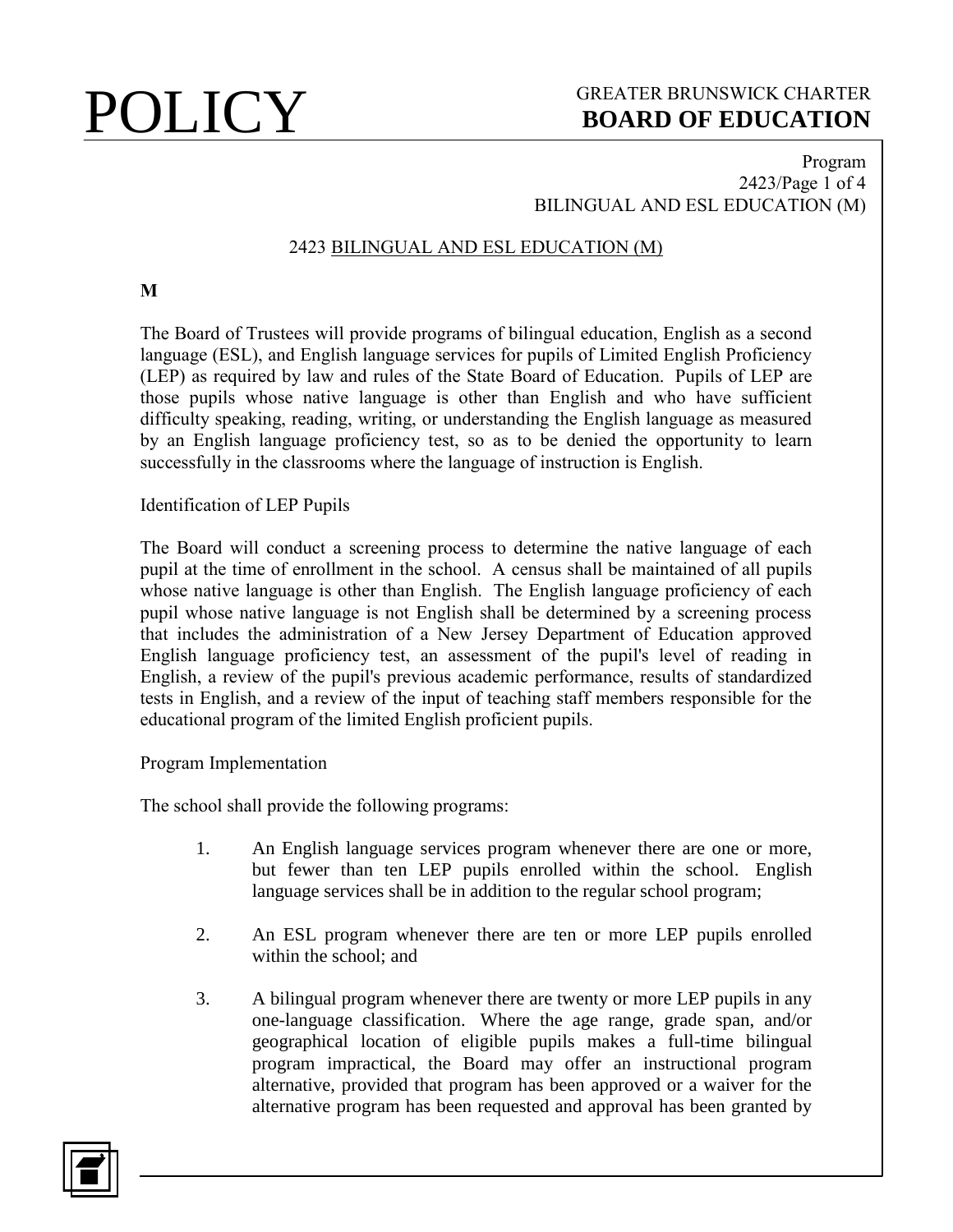### Program 2423/Page 2 of 4 BILINGUAL AND ESL EDUCATION (M)

the Department of Education. The Board may establish a program in bilingual education for any language classification with fewer than twenty pupils.

All teachers in these programs shall be appropriately certified in accordance with the requirements as outlined in N.J.A.C. 6A:15-1.9. Every pupil participating in a bilingual, ESL, or English language services program shall be entitled to continue such participation for a period of three years.

Bilingual, ESL, and English Language Services Program Enrollment, Assessment, Exit, and Re-entry

Pupils enrolled in a bilingual, ESL, or English language services program shall be assessed annually with a New Jersey Department of Education approved English language proficiency test to determine their progress in achieving English language proficiency goals and readiness for exiting the program. LEP pupils enrolled in a bilingual, ESL, or English language services program shall be placed in a monolingual English Program when they have demonstrated readiness to function successfully in the English-only program. This process shall be initiated by the pupil's level of English proficiency as measured by a New Jersey Department of Education established standard on an English language proficiency test, and the readiness of the pupil shall be further assessed on the basis of multiple indicators which shall, at a minimum, include classroom performance, the pupil's reading level in English, the judgment of the teaching staff member or members responsible for the education program of the pupil, and performance on achievement tests in English.

In accordance with provisions of N.J.S.A. 18A:35-22.1, a parent(s) or legal guardian(s) may remove a pupil who is enrolled in a bilingual education program at any time; except that during the first three years of a pupil's participation in a bilingual education program, parent(s) or legal guardian(s) may only remove the pupil at the end of each school year. If during the first three years of a pupil's participation in a bilingual education program, a parent(s) or legal guardian(s) wishes to remove the pupil prior to the end of each school year, the removal must be approved by the Executive County Superintendent of Schools. The parent(s) or legal guardian(s) may appeal the Executive County Superintendent's decision to the Commissioner of Education.

Newly exited pupils who are not progressing in the mainstream English program may be considered for re-entry to bilingual and ESL programs in accordance with the provisions of N.J.A.C. 6A:15-1.10(e)1 through (e)5.

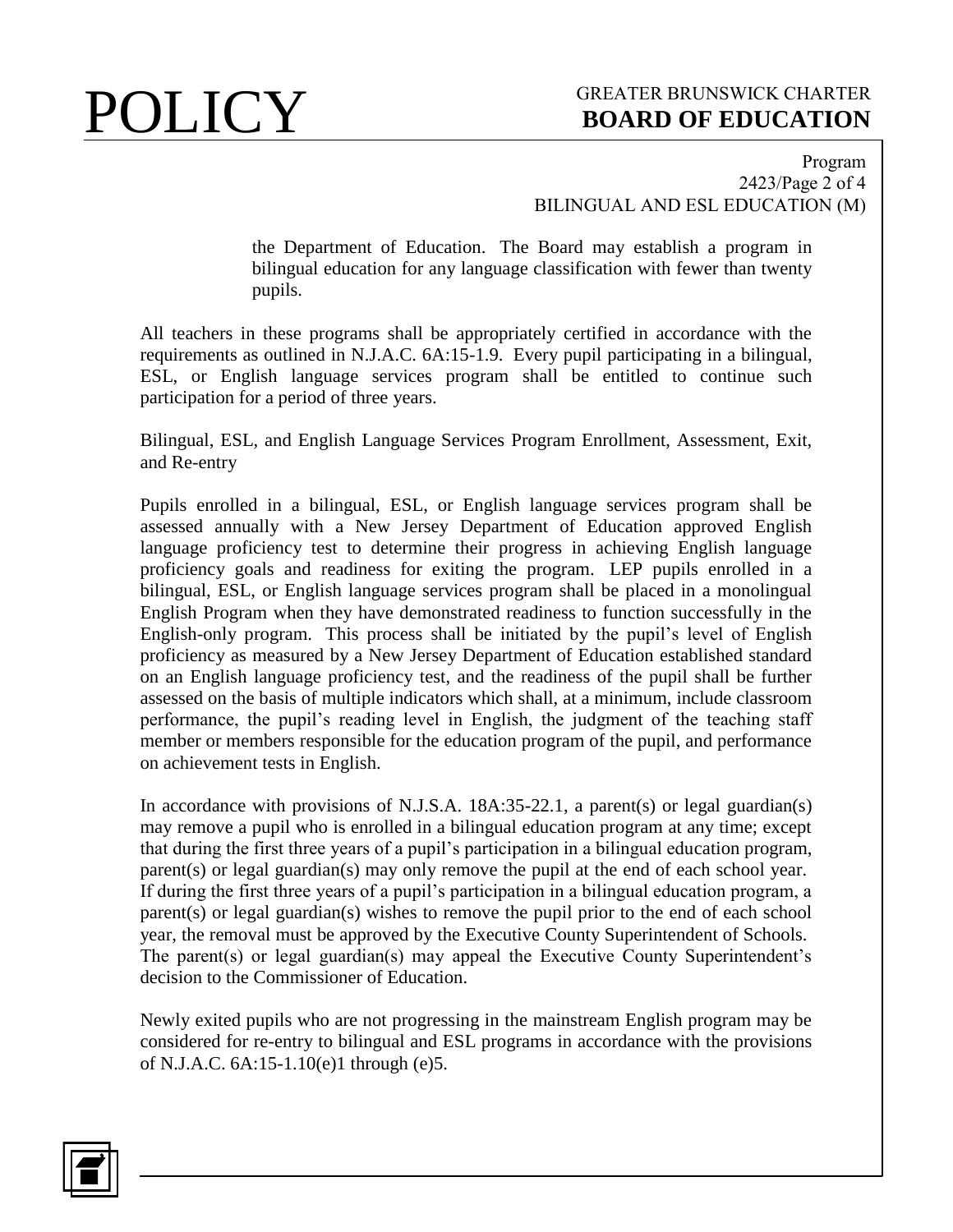### Program 2423/Page 3 of 4 BILINGUAL AND ESL EDUCATION (M)

When the exit review process is completed, the pupil's parent(s) or legal guardian(s) shall be informed by mail of the placement determination. A parent(s) or legal guardian(s), or teaching staff member who disagrees with the proposed placement may appeal the decision in writing to the ESL teacher, who will provide a written explanation for the decision within five working days. The complainant may appeal this decision in writing to the Board. The Board will review the appeal and respond in writing within forty-five calendar days. A complainant not satisfied with the Board's explanation may appeal to the Commissioner of Education.

Parental Involvement

The parent(s) or legal guardian(s) of a pupil of limited English proficiency will be notified in accordance with the provisions of N.J.A.C. 6A:15-1.13 that their child has been identified as eligible for enrollment in a bilingual, ESL or English language services program. Notice shall be in writing, in the language of which the child of the parents so notified possesses a primary speaking ability, and in English. The notice must also include the information that the parents have the option of declining enrollment if they so chose.

The school will notify the parent(s) or legal guardian(s) of the LEP pupil by mail no later than thirty days after the beginning of the school year that their child has been identified as eligible for enrollment in a bilingual, ESL, or English language services program. If the pupil has not been identified as LEP prior to the beginning of the school year, then the parent(s) or legal guardian(s) must be notified within two weeks of the pupil's placement in a bilingual, ESL, or English language services program.

Parent(s) or legal guardian(s) shall receive progress reports in the same manner and frequency as those sent to parents or legal guardians of other pupils.

Parent(s) or legal guardian(s) of pupils of limited English proficiency will be offered opportunities for involvement in the development and review of program objectives. An advisory committee on bilingual education shall be formed with the majority being parent(s) or legal guardian(s) of pupils of limited English proficiency.

Graduation

Pupils of limited English proficiency will qualify for graduation from high school in accordance with N.J.A.C. 6A:8-5.1(a) and Policy No. 5460.

Program Plan